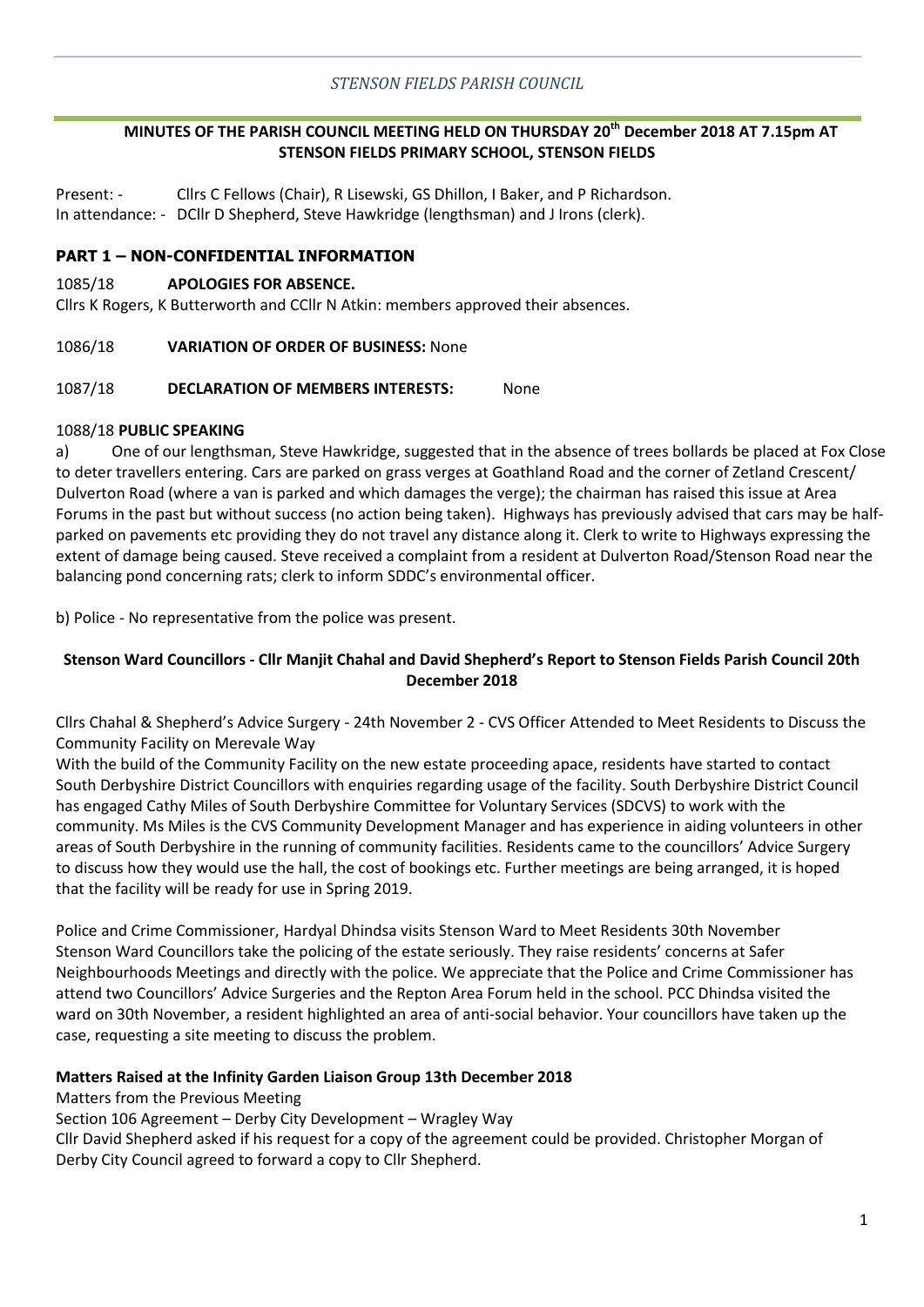# **Medical Facilities**

It was confirmed that the letter from Dr Ruperalia of the Sinfin Surgery had been received regarding the provision and location of medical facilities in view of the housing to the south of Wragley Way agreed as a result of the SDDC Local Plan – part 1 and Infinity Garden Village proposal. A. Sylvester of South Derbyshire District Council confirmed that a response from R Hill of Derbyshire CCG has been received.

# **Strategic Update**

### Road Alignment

It was reported that the Development Framework Document has not yet been signed by all parties as the route of the road link from Infinity Way to Stenson Road is still under discussion. Nottinghamshire County Council/Nottingham City Council/Derbyshire County Council/Derby City Council (D2/N2) are submitting a bid for £20m to part fund the road. It may be mid 2019 before a planning application regarding the route is submitted.

## **Education**

### Location of Secondary School

Members discussed the situation regarding the secondary school. Cllr Shepherd reminded the meeting that he and Cllr Chahal had opposed the locating of the secondary school outside Stenson Ward since that ward would have the houses whilst another would have the school. Parish and District councillors are concerned about the distance pupils from Stenson Ward will be required to walk since Derbyshire County Council had agreed to locate the school off Infinity Way. The members discussed the form of secondary school, Local Authority, Academy or Free School. It was agreed that members will meet with Derbyshire County Council's Education Officer, Ms Sue Pegg to express concerns. It is expected that the school will be provided within the next  $2 - 3$  years.

### **Primary School**

In a previous meeting, Derbyshire County Council had refused Cllr Shepherd's request that the new school south of Wragley Way be of sufficient size to accommodate all the children in Stenson Ward not currently at Stenson Fields Primary Community School. This would prevent local children from having to attend schools at Findern, Barrowupon-Trent or any of the Derby City Schools.

#### **Planning**

## Discussions with Developers

South Derbyshire District Council's Planning Services Manager, A. Sylvester reported that he has been in talks with developers regarding Section 106 of the Town and Country Planning Act 1990 relating to the development of land to the south of Wragley Way agreed under the SDDC Local Plan – Part 1.

## **Section 106 Agreement – New Development – Stenson Road**

Stenson Ward Councillors Refer the Matter to the Scrutiny Committee

(A Section 106 agreement is a legal agreement between a developer and the local planning authority which will enable the council to require contributions towards the local infrastructure and facilities.)

The Section 106 agreement was signed on 21st February 2013 and contains details of the agreement concerning the Opens Space Management Scheme, Bus Service and Improvement Scheme, Primary School Provision, Community Facility, Healthcare Contribution etc. Councillors Chahal and Shepherd have reported in their newsletter "Broadside" that £261,646.44 was spent at Hollybrook Surgery, two bus rides from Stenson Ward. Councillors want to ensure that any money raised is spent locally and that all the provisions of the agreement have been fulfilled. To ensure that this is so, your councillors have asked the South Derbyshire District Council's Legal Officer to refer the matter to the Overview and Scrutiny Committee.

Stenson Ward councillors will attend the meeting to ensure that what was agreed has been delivered.

## **Lack of Road Signage and Anti-social Parking on the New Stenson Road Estate**

This matter has been raised a number of times by Stenson Ward Councillors. It was raised by your councilors at the October Repton Area Forum/Safer Neighbourhood Meeting. Derbyshire County Council Traffic Management department contacted Cllrs Chahal and Shepherd asking for the locations of areas in need of signage. Your councillors have identifies the places where residents have indicated need of signage. We have identified the junction of Earls Drive and Merevale Way, we ask any resident to forward their suggestion to Cllr David Shepherd who will pass it to the Traffic Management team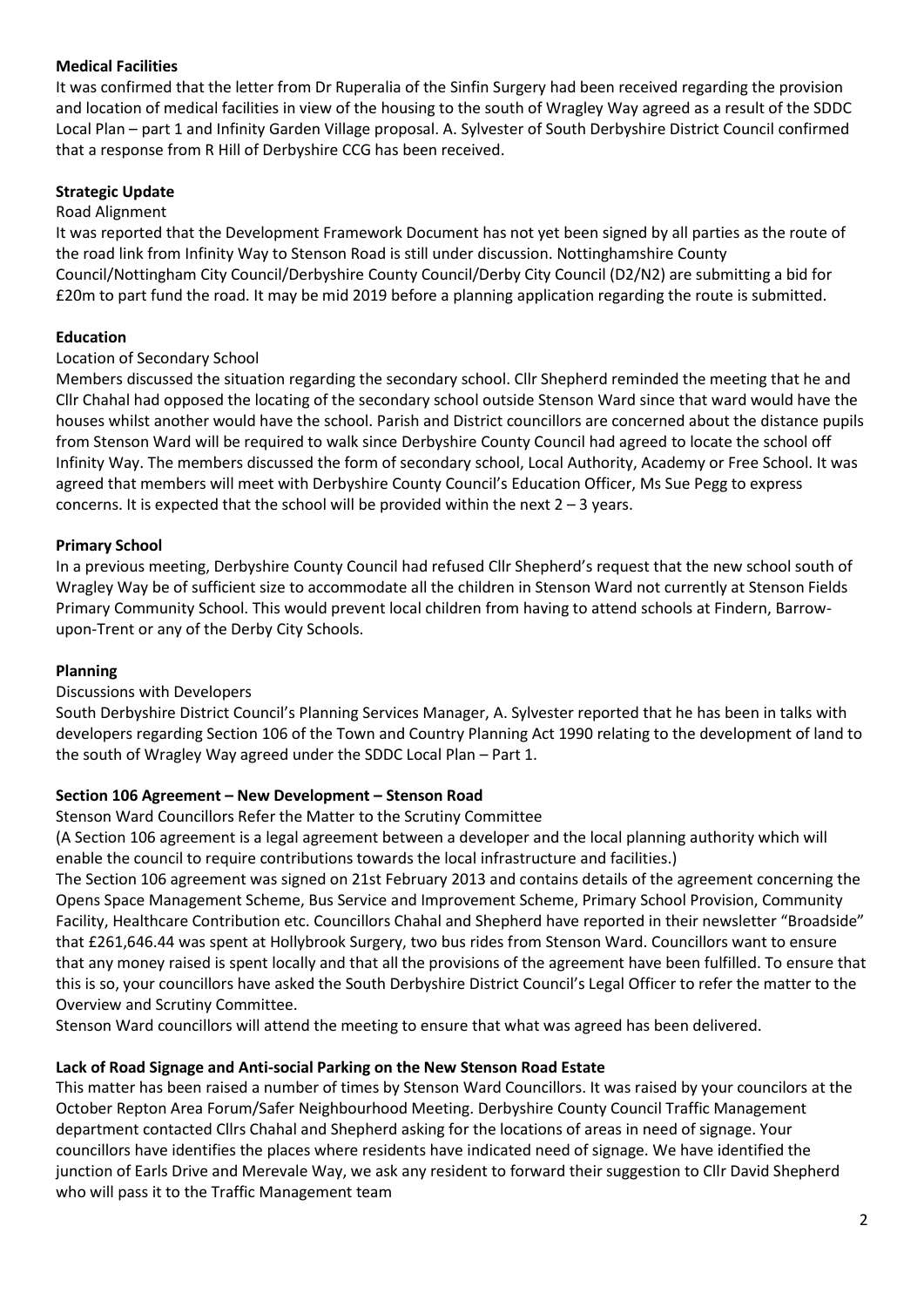# **End of Year Green Bin, Brown Bin and Red Sack Collections**

(Stenson Fields Collection Day Tuesday falls on Christmas Day this Year)

If residents have not received the recycling calendars they may call South Derbyshire District Council on 01283 595783 and one will be sent out to them. Alternatively the Council's website www.south-derbys.gov.uk has a postcode search engine on the front page so residents can put their postcodes into it and can view their collection arrangements over Christmas. It also has the addresses of all the recycling centres in the District including the one at Willington where an additional card/paper bank is being provided over the Christmas period to specifically address concerns of residents who will not receive their normal green bin collection because it falls either on Christmas Day, Boxing Day or New Years' Day.

Finally he wished members a merry Christmas and happy New Year.

*Cllr David Shepherd*

The chairman reciprocated DCllr Shepherd's wishes and thanked him for his input and support throughout the year. DCllr Shepherd left at 8.55pm.

**CCllr Neil Atkin's Report - In** his absence CCllr Atkin sent the clerk the following report.

# **Week Commencing: 20th December 2018.**

Chairman: Please accept my apologies due to illness, After waking up to deafening silence on Monday morning It has been confirmed by the doctor that I am suffering a serious outer ear infection in both ears with the left being the worse resulting in having to remove one of my hearing aids for the next seven days and being placed on antibiotics until Christmas day.

**Elvaston Castle:** The Council received a 5 minute presentation and a petition from Elvaston Castle action group in support of their proposals for the future of the Castle & grounds.

Unusually on this occasion the council were allowed 15 minutes debate on this subject resulting in only the deputy leader and Leader of the Council being allocated to speak only for both of them being stopped by the Chairman due to time constraints. This was not well received by all parties present.

A report will now be presented to the Cabinet for consideration highlighting all the public consultation findings and the showing the amendments for a new Masterplan for the Castle & Parkland.

The new amended Masterplan is to be approved by the Cabinet; following this the next step is to start the process for a business plan to restore Elvaston Castle and Gardens. The contents of the cabinet report have not yet been revealed to me.

In regards to the proposals for a new access road which has been the source of objections and debate recently will be updated and added to the masterplan later. The original two options have now been ruled out and a new design proposal coming forward later to satisfy all participating parties involved.

I recommend anyone interested in reading more to look at the Cabinet proposals for the meeting taking place on Thursday 20th December.

**Licensing of Food Premises:** In regards to Nic Nak Foods based inside the compound at Stenson Fields industrial site at the junction of Stenson Road and Grampion Way have been the subject of debate recently regarding inappropriate signage on the round-a-bout.

I have reported this service to the Environmental Health Department. It has emerged they have been trading without a licence. Enforcement Officers have paid a visit to the premises and have now asked the owner to submit a licensing application, this has now been received.

The process now is for Health inspectors to undertake a thorough inspection of the food premises. At this point of time I am still awaiting the outcome of their findings. Although this will not deal with the signage problem, however, can run the risk of closing the premises by inspectors.

AOB: If you have any further queries now and over the holiday period please contact by sending an email and I will get back to you. Usually I check all emails in the morning and afternoon

Finally: Thank you for your support over the past year and to wish everyone a Merry Christmas; I will see you all in the New Year.

*CCllr Neil Atkin*

The chairman ruled that the latter issue should be discussed further once feedback has been received from the Enforcement Officers.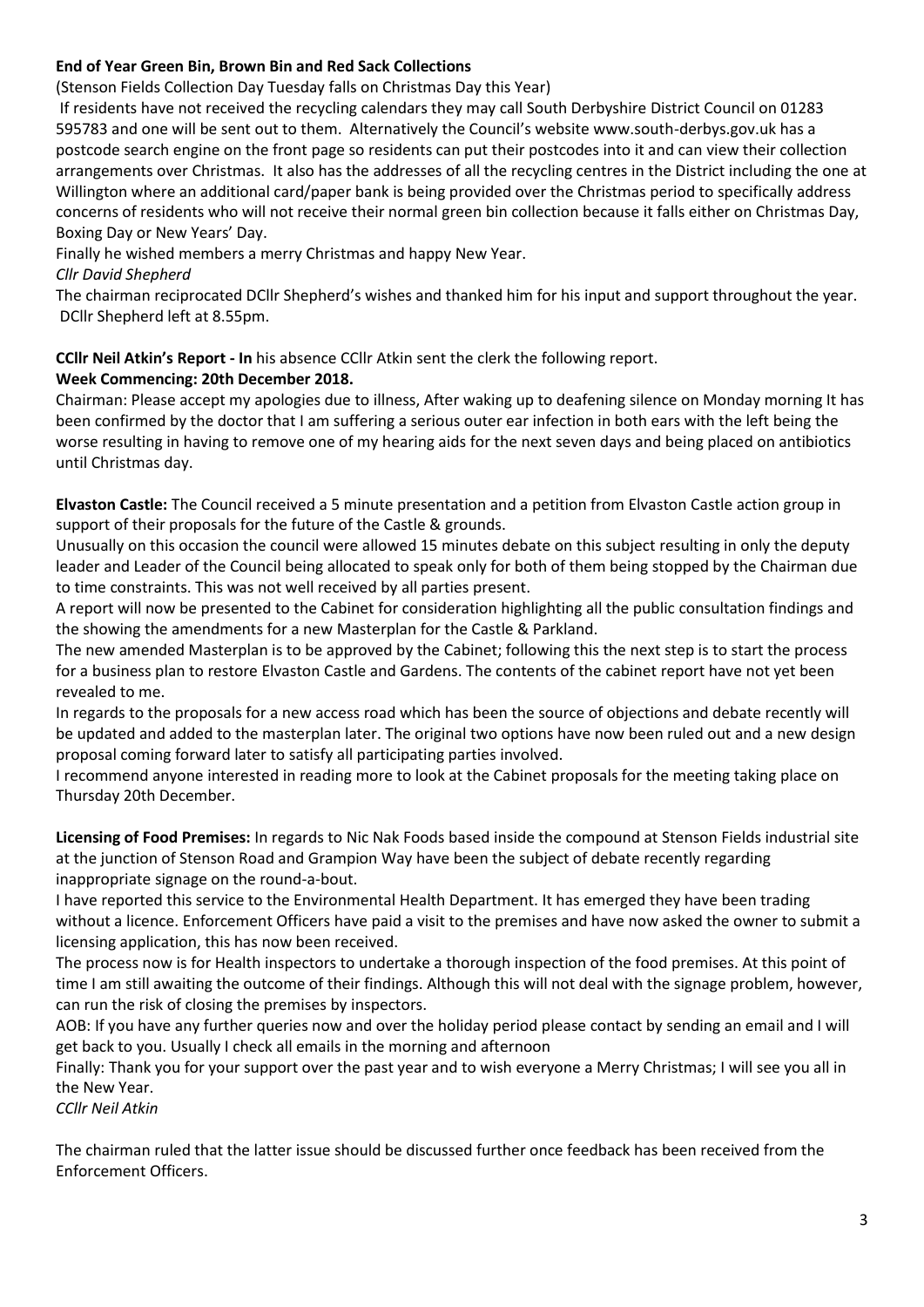# 1089/18 **TO APPROVE THE MINUTES OF THE PARISH COUNCIL MEETING HELD ON 15th November 2018**

These were approved and accepted as a true record after which they were signed by the chairman.

# 1090/18 **TO DETERMINE WHICH ITEMS IF ANY TO BE TAKEN WITH THE PUBLIC EXCLUDED -** None.

# 1091/18 **CHAIRMAN'S ANNOUNCEMENTS AND REPORTS**

The chairman and Cllr Lisewski recently met the Police and Crime Commissioner for Derbyshire , Hardyal Dhinsda, with whom they raised problems such as drugs and burglaries. Cllr Baker added that a premise on the parade of shops was recently targeted with fake £20 notes.

The chairman and Cllr Lisewski also attended the IVG meeting at Swadlincote where they discovered that the intended link road from Infinity Way to the A50 will be destined to travel along a Derby City green wedge; also, drainage problems exist. Cllr Lisewski has asked for a definitive map of the road layout to highlight points of certain problems. The topic of traffic monitoring was also raised.

# 1092/18 **CLERK'S REPORT & CORRESPONDENCE**

The clerk conducts much of this council's business on a newer, faster laptop provided by another council which recently required a new disk drive. **Resolved:** council to contribute half of the cost of repair and clerk to return the Stenson laptop to Cllr Lisewski.

# 1093/18 **Matters for Decision or Discussion:**

a) Police Issues/Speed Limits/Road Safety. The chairman rued that there is no update on training officers and volunteers to use the police's Speedwatch speed guns that monitor speeding cars; the PCSO has still not been trained. However he mentioned it to Hardyal Dhinsda who will look into this as well as introducing the service into 40mph areas.

b) Saxon Gate at Newton Village Development, Stenson Road; discussed earlier.

c) Environmental issues (Biffa, trees, bulbs, bins etc). Steve suggested that a new dog waste bin be placed on Stenson Road near the Stenson Bubble (this side of the A50); members should inspect and decide whether one is warranted. We still await the 2 new 110 litre bins to accommodate both general and dog waste at Glenmore Drive and Grampian Way because SDDC awaits delivery itself.

Branches, twigs and concrete have appeared on Garry Close which may or may not have been discarded by a resident. Members suggested that this be left at present but monitored; if it increases Steve can then call the Clean Team (who may speak to possible suspects).

d) Steve Hawkridge had sent the lengthsmen's timesheets to the clerk beforehand. Steve added to his earlier comments. The faulty gates at Fox Close have been repaired although one is less than perfect. He acquired 2 wheelie bins from SDDC which he has modified to accommodate different types of waste; these are for use by the lengthsmen Travellers at Glenmore Road have departed but left waste in the area which neither Steve nor the Clean Team can access; the chairman suggested that Steve tell DCllr Shepherd. Cllr Baker added that some bushes at Tregony Way/ Glencroft Drive need trimming; clerk to ask SDDC. The chairman thanked both Steve and Jane for their ongoing service.

e) Website designer update. **Resolved:** clerk to complete details required from the website designer to begin the process of acquiring a new site.

f) To consider upgrading the Ledbury Chase play equipment. **Resolved:** held over to the next meeting.

g) To discuss new hand grips for equipment at Fox Close. **Resolved:** clerk to ask Streetscape to fit missing end-caps and handgrips while requesting a more permanent fixing of these items.

h) To discuss the summer play scheme booking. **Resolved:** clerk to inform SDDC of dates that accord with last year's while asking for a preference of afternoon slots.

i) To sign the Form A precept request for 2019-20. **Resolved:** held over to the next meeting.

j) To set a date for the budget review. **Resolved:** clerk to circulate an updated budget after which members to agree a meeting to be held in early/ mid- January.

## 1094/18 **PLANNING**

## **Applications**

9/2018/1177 - THE DISPLAY OF ILLUMINATED AND NON-ILLUMINATED SIGNAGE ATSTENSON FIELDS PUBLIC HOUSE PILGRIMS WAY STENSON FIELDS. **Resolved:** no objection.